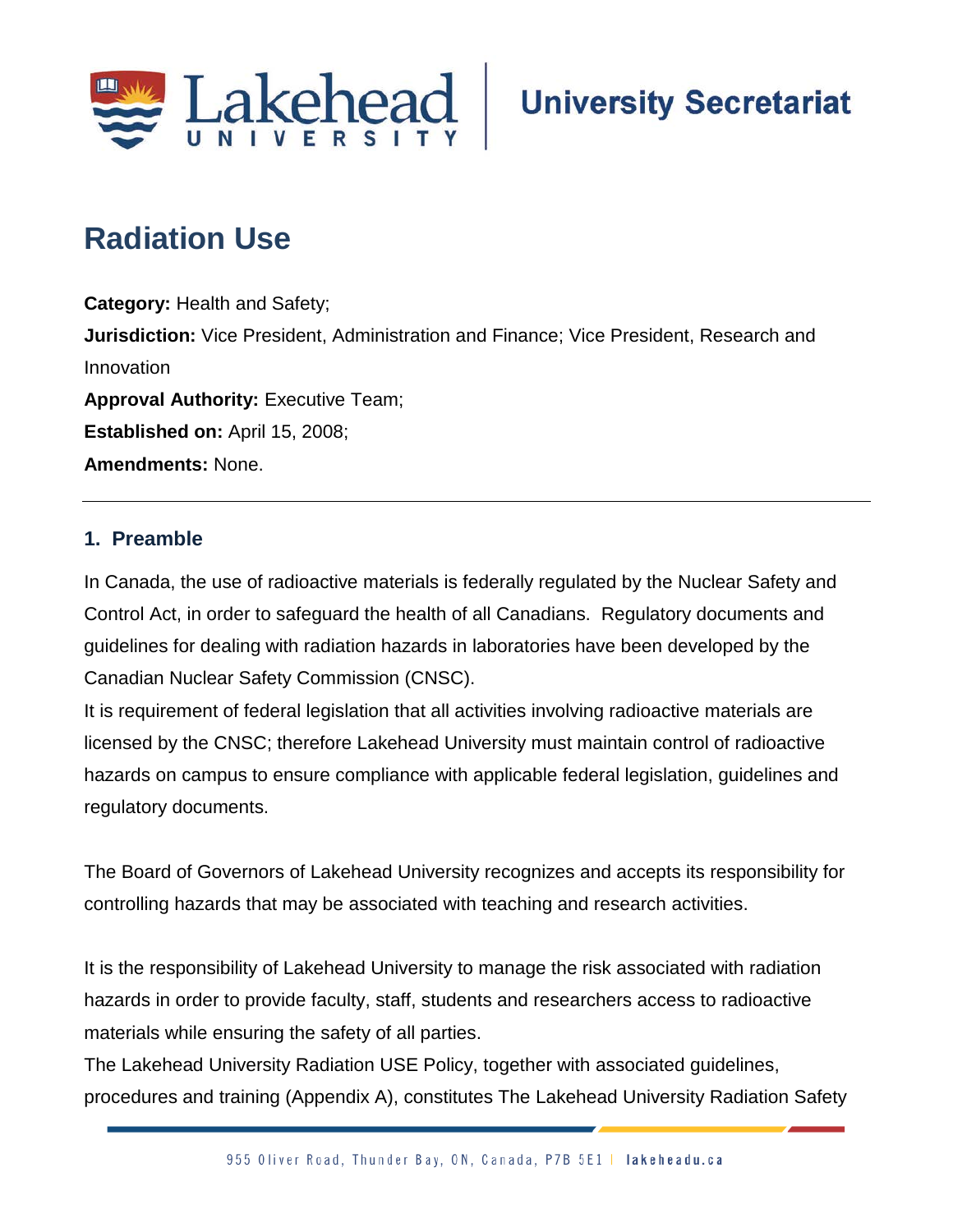Program (see additional documents on Lakehead's Health and Safety Website [http://hr.lakeheadu.ca/wp/?pg=140\)](http://hr.lakeheadu.ca/wp/?pg=140). The Radiation Safety Program will be managed by the Radiation Safety Officer overseen by the Director of Human Resources and the Vice-President (Research). All faculty, staff, researchers and students who work with radiation hazards will act in accordance with this policy which steers and monitors a series of procedures for the internal verification and enforcement of licensed activities authorized by the Canadian Nuclear Safety Commission (CNSC) and Lakehead University Internal Radiation Permit system.

The Radiation Safety Program is based on the system of internal permits granted under the Consolidated Licence. As the entire program operates under one licence granted by the CNSC, non-compliance of one individual may jeopardize the licence for the entire University. It is therefore imperative that all persons at Lakehead University observe and comply with the conditions of their permit and this policy.

## **2. Definitions**

**ALARA** - As Low As Reasonably Achievable

**CNSC** - Canadian Nuclear Safety Commission, agency that regulates the possession and the use of radioactive materials through a licensing process.

**Consolidated Licence** - a licence issued to Lakehead University by the Canadian Nuclear Safety Commission for the possession and use of prescribed radioactive materials and devices.

**High Risk** - immediate health, safety, environment or security risk.

**Individual User** - any member of the University Community listed on an internal permit, working under the direction of a Permit Holder.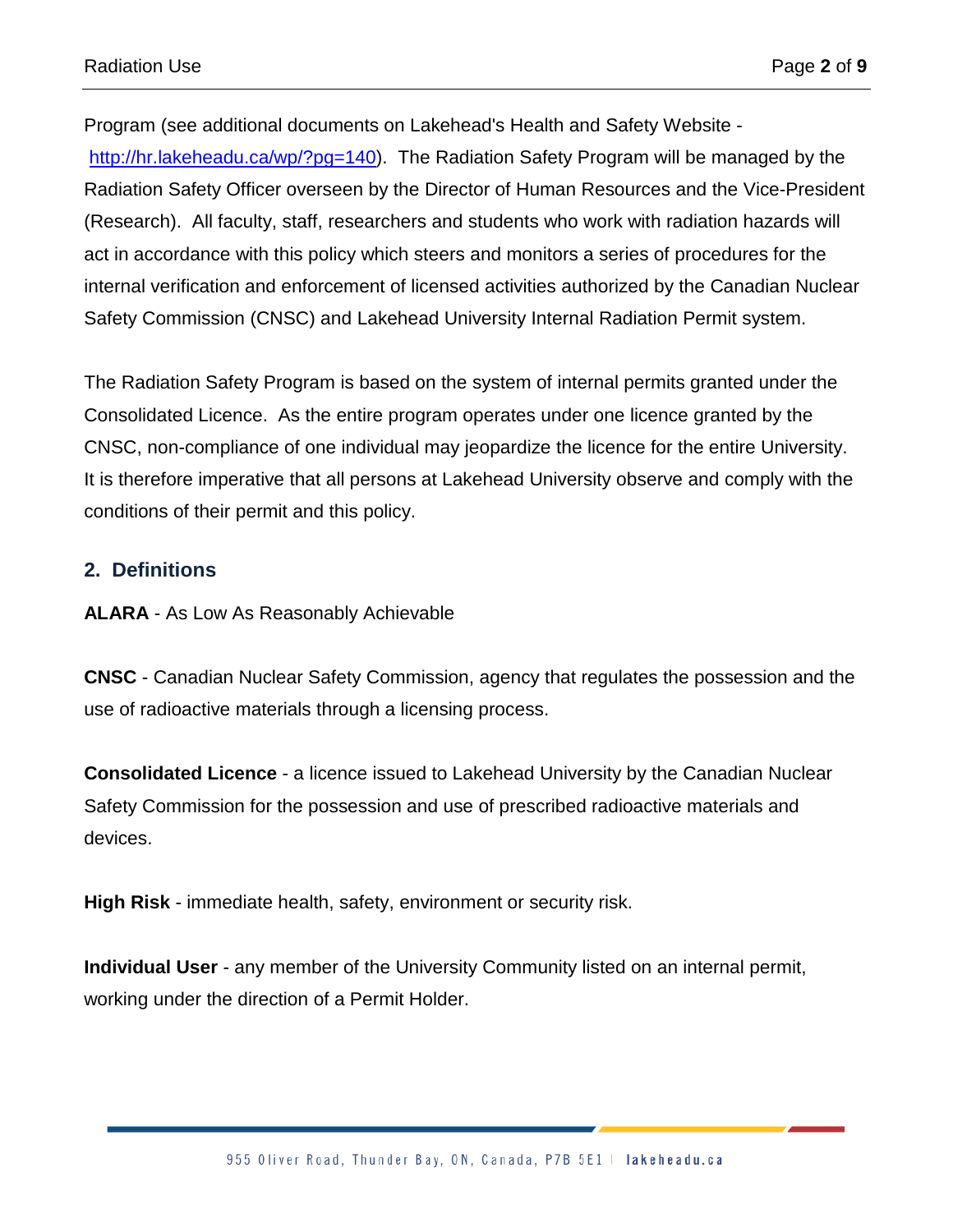**Internal Radiation Permit** - issued by the Radiation Safety Officer to qualified individuals that outlines the conditions, amounts and locations where specified radioactive materials may be used.

**Major Offence** - a violation of internal permit conditions by an individual user, or the permit holder that poses an immediate moderate to significant risk to safety, health, security and/or places the CNSC Consolidated Licence in jeopardy. Examples include but are not limited to:

- food/drink in radioisotope area
- contamination
- inadequate monitoring
- substantial dose to workers
- lack of training
- unauthorized possession of radioactive materials
- inadequate storage
- improper waste disposal
- incomplete records
- security breaches
- multiple minor offences

**Minor Offence** - a breach in procedures which poses no immediate risk to safety, health, environment or security and does not jeopardize the CNSC Consolidated License. The contravention requires corrective action. Examples include but not limited to:

- inadequate posting of required permits or warning signs
- inappropriate use of radiation warning labels
- inappropriate segregation/identification of radioactive waste

**Permit Holder** - an individual who has successfully applied and received a Lakehead University Internal Radiation Permit and directs or supervises the use of radioactive materials (i.e. Principle Investigator, Lab Manager, or Senior Technician).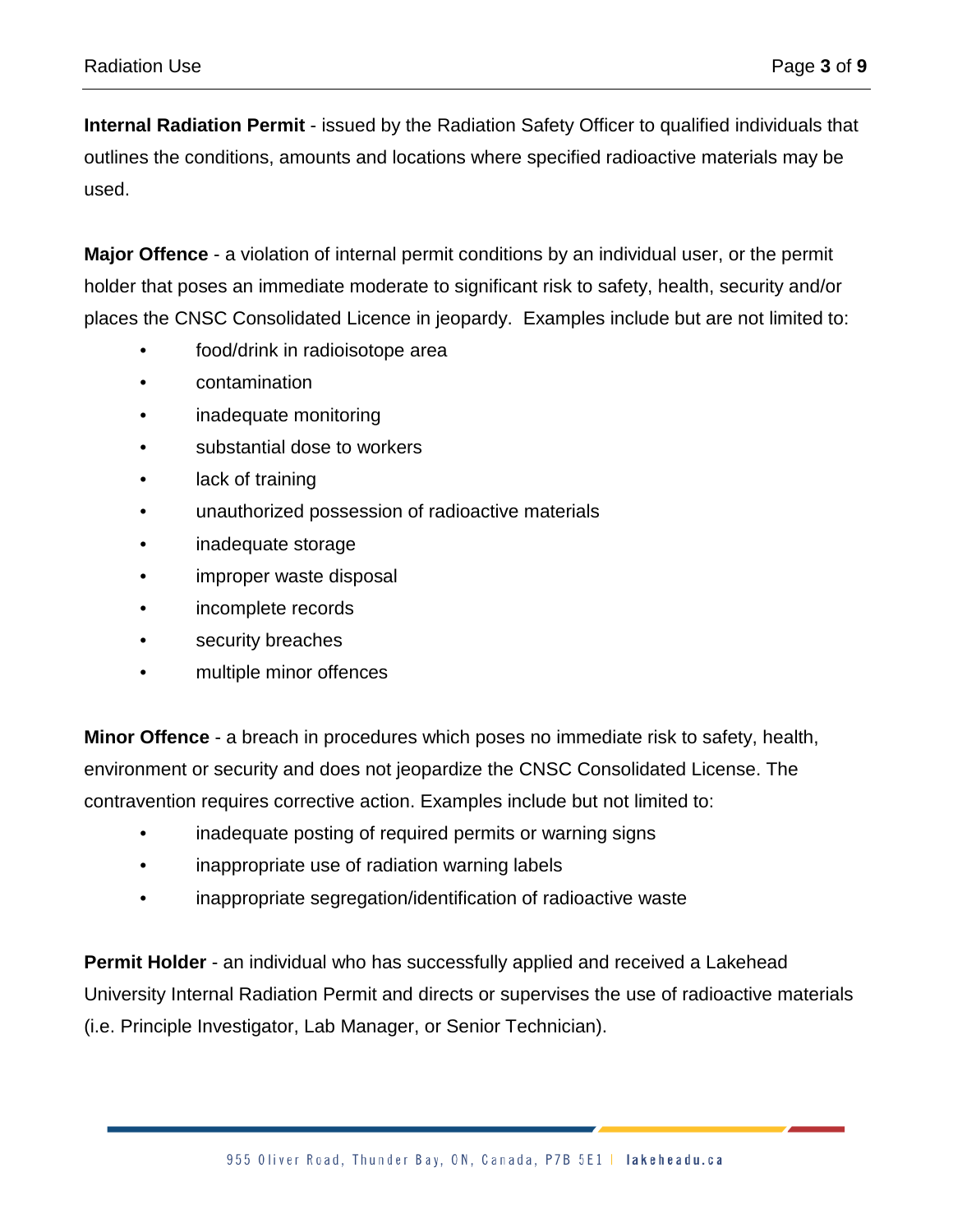**Radiation Safety Officer (RSO)** - specialist with formal training and designated by the University to implement and maintain the Radiation Safety Program.

# **3. Responsibilities of the Permit Holder**

The Permit Holder shall:

- Apply for and work within the conditions of a Lakehead University Internal Radiation Permit.
- Ensure that all work with radioactive materials under an Internal Permit proceeds in accordance with Lakehead's Radiation Safety Manual, Lakehead's Standard Operating Procedures, Internal Permit conditions, Federal legislation and CNSC regulatory documents (Appendix A);
- Ensure that all purchases, acquisitions and transfers of radioactive materials at Lakehead University have prior approval from the RSO; all radioactive materials must be ordered through the centralized ordering system. Under no circumstances are radioactive materials to be acquired using direct invoicing or using purchasing cards. Ordering and shipping/receiving procedures are specified in Lakehead University Radiation Safety Manual.
- Ensure that all radioactive waste is handled in accordance with permit conditions, consolidated licence granted by the CNSC, Radiation safety manual, and Lakehead University's hazardous waste disposal procedure;
- Ensure any equipment or areas handling radioactive materials are decontaminated in accordance with the Lakehead University Radiation Safety Manual and Decommissioning of Laboratories and Laboratory Equipment Policy;
- Ensure monitoring procedures including frequency of the dosage and replacement of personal monitoring badges are defined in the Lakehead University Radiation Safety Manual and on all Internal Permits issued.

# **4. Non-compliance with the Policy**

All complaints or concerns regarding issues of non-compliance will be investigated by the RSO. Failure to comply with this policy or procedure established by the Radiation Safety Program, or requirements of an internal permit will result in disciplinary actions. A progressive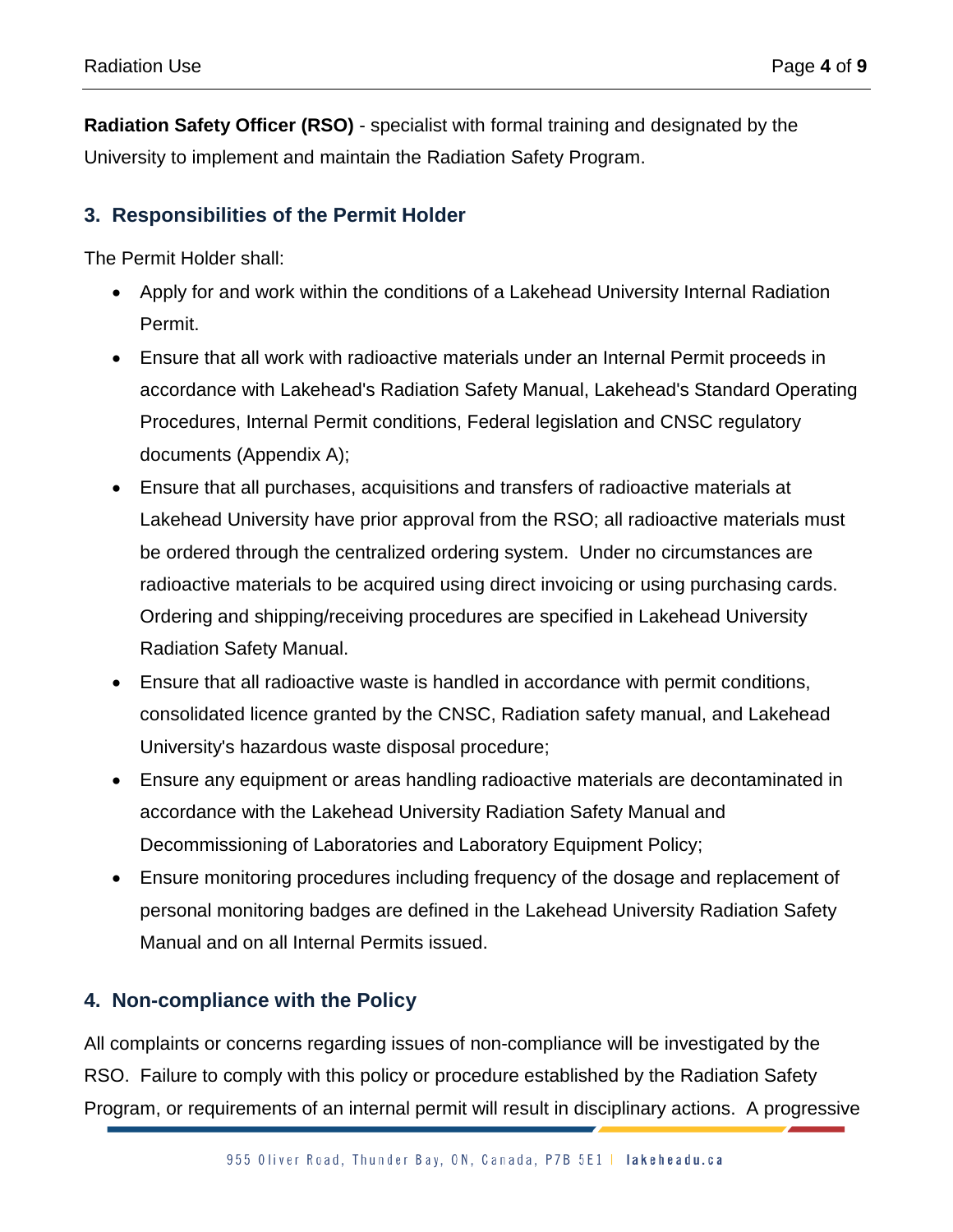scale of enforcement has been adopted based on the level of risk and degree of repetition of incidents related to non-compliance with this policy and permit conditions (Appendix B).

## **5. Evaluation**

This policy shall be reviewed by the Vice President (Research) and Director of Human Resources at two-year intervals, or at any time to reflect changes in Federal legislation.

# **Appendix A – List of Legislation, Regulatory Documents & Procedures/Manuals**

#### **Legislation**

Nuclear Safety and Control Act General Nuclear Safety and Control Regulation Radiation Protection Regulations Nuclear Substances and Radiation Devices Regulation Packaging and Transport of Nuclear Substances Regulation

#### **Regulatory Documents**

P-290 Managing Radioactive Waste Regulatory Guide G-121 Radiation in Educational, Medical and Research Institutions Regulatory Guide G-129 Keeping Radiation Exposures "As Low As Reasonably Achievable (ALARA)"

R-52 (rev. 1) Design Guide for Basic and Intermediate Level Radioisotope Laboratories

### **Procedures/Manuals**

Lakehead University Radiation Manual

- RSOP #01-2007 Detection Meters
- RSOP #02-2007 Action Levels
- RSOP #03-2007 Sealed Sources
- RSOP #04-2007 Dosimetry TLD Badges
- RSOP #05-2007 Disposal of Radioactive Waste
- RSOP #06-2007 Security of Radioactive Materials
- RSOP #07-2007 Contamination Monitoring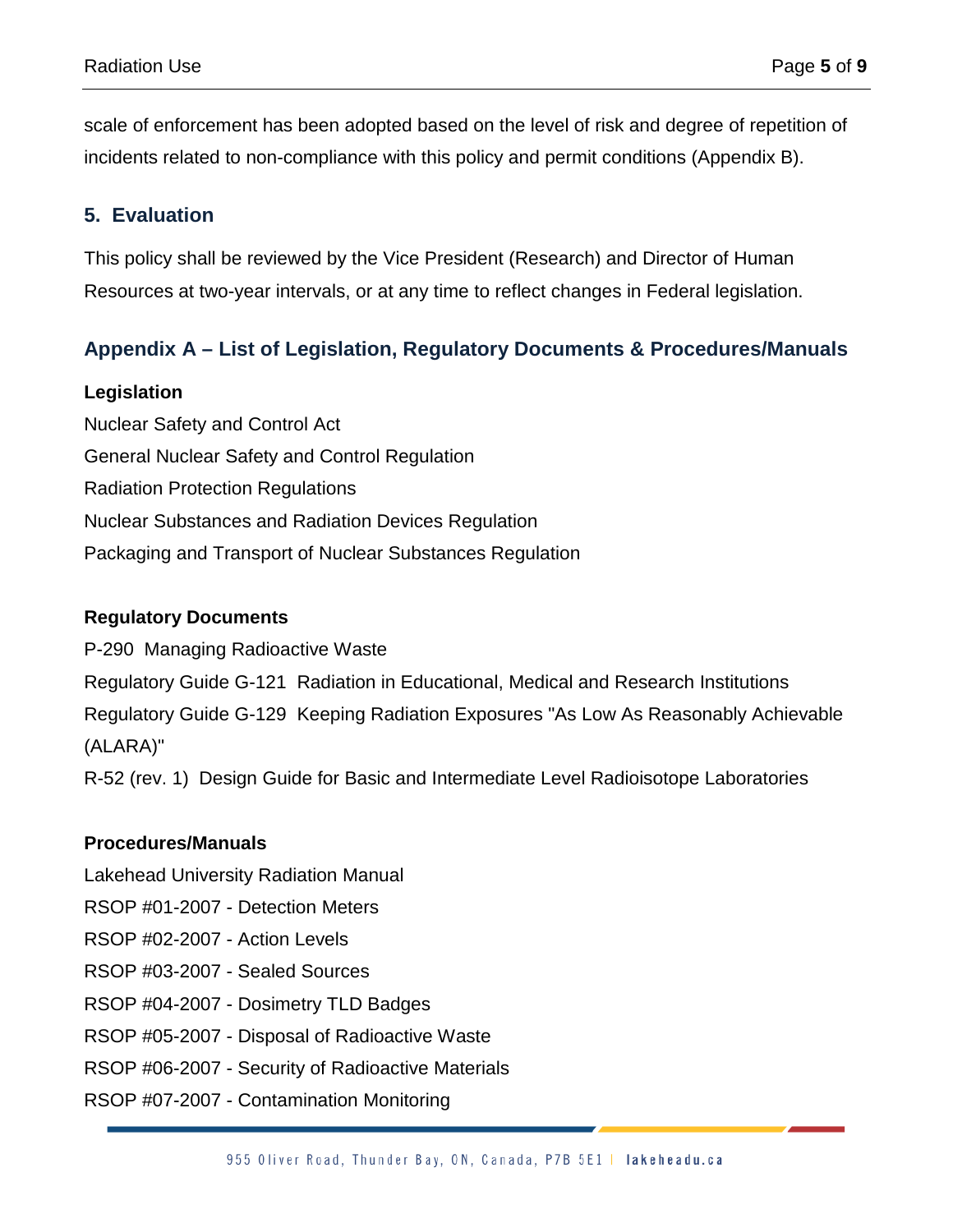# **Appendix B – Procedures for Non-Compliance**

**The RSO will investigate all claims of non-compliance and when found to be of merit will proceed as follows:**

## **LEVEL A: HIGH RISK**

The Radiation Safety Officer will take immediate action when there is an immediate or perceived high risk to health, safety, environment or security. On behalf of the Vice President (Research) and the Director of Human Resources, the Radiation Safety Officer has the authority to temporarily stop any work, process or laboratory considered to be in violation of University procedures or CNSC regulations. The use of radioactive materials or radiation producing devices at the University may be temporarily suspended. The Faculty Dean, Vice President (Research) and/or Director Human Resources will be informed directly of any such action.

## **LEVEL B: MAJOR OFFENCE**

Stage 1: Non-compliance with radiation safety requirements is investigated and confirmed by the University Radiation Safety Officer. A copy of the inspection report is forwarded to the Permit Holder and a deadline for corrective action and reporting is specified by the Radiation Safety Officer.

Stage 2: If the Permit Holder has not replied by the deadline or same infraction is observed upon a follow up inspection or again within one year, the corrective action deadline is revised. This notice is copied to the Departmental Chair and/or Faculty Dean.

Stage 3: If the same infraction is observed for a third time during a follow up inspection, or within one year, or the Permit Holder has not replied by the second deadline, the Radiation Safety Officer advises the Vice President (Research) and/or the Director of Human Resources. The RSO may impose temporary work stoppage, and/or permit suspension and the matter is referred to the Vice President (Research) and Director of Human Resources pending formal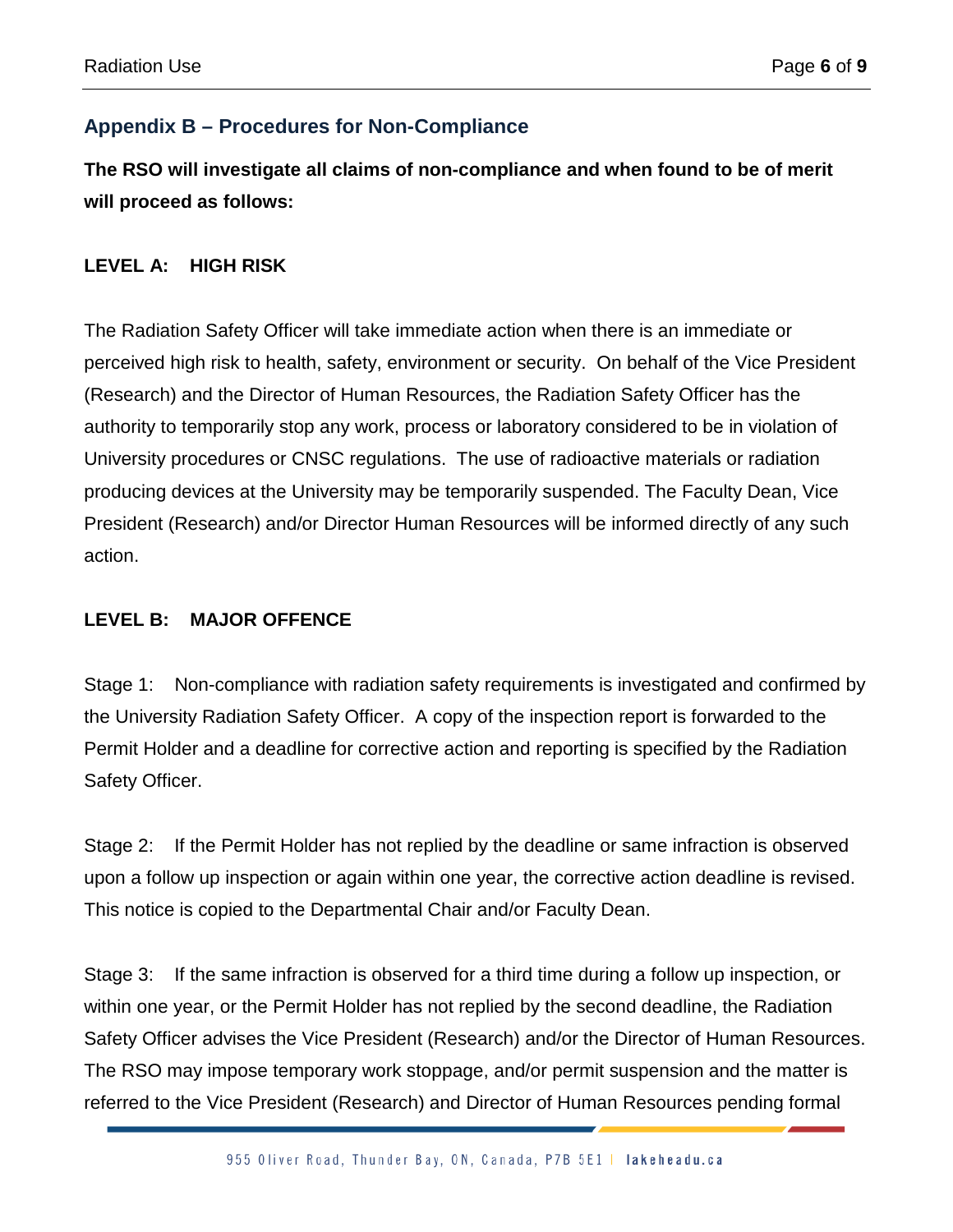sanctions. Sanction options include: permanent suspension of purchasing privileges for radioactive materials, suspension of internal permit and confiscation of radioactive materials, or revocation of internal permit.

#### **LEVEL C: MINOR OFFENCE**

Step 1: Upon first infraction, the Permit Holder is given a verbal warning and a deadline for recommended corrective action by the Radiation Safety Officer.

Step 2: Upon a second same infraction within one year, the Radiation Safety Officer issues a written notice of the infraction to the Permit Holder. Corrective action, compliance date and the consequences of further infractions are outlined. The Department Chair and/or Faculty Dean are notified.

Step 3: Upon the third occurrence of same infraction within one year, the internal permit is temporarily transferred by the Radiation Safety Officer to another qualified Permit Holder or Chair of the Department. Further work and purchases under this permit are only allowed under the direct control of the Departmental Chair or another senior Permit Holder.

Step 4: Upon a fourth occurrence, should the Permit Holder wish to continue working with radioactive materials, the Permit Holder must show grounds as to why the internal permit should not be revoked. A special meeting will be conducted with the Permit Holder, the RSO, Chair of the Department and Faculty Dean. The RSO, Chair and Dean will make a formal recommendation to the Vice President (Research) and/or Director of Human Resources who may choose to reinstate the permit.

If corrective actions have not been completed by established timelines, the enforcement is escalated to the next level. If multiple infractions are noted, then the sequence in the progressive enforcement will begin with the most serious infraction.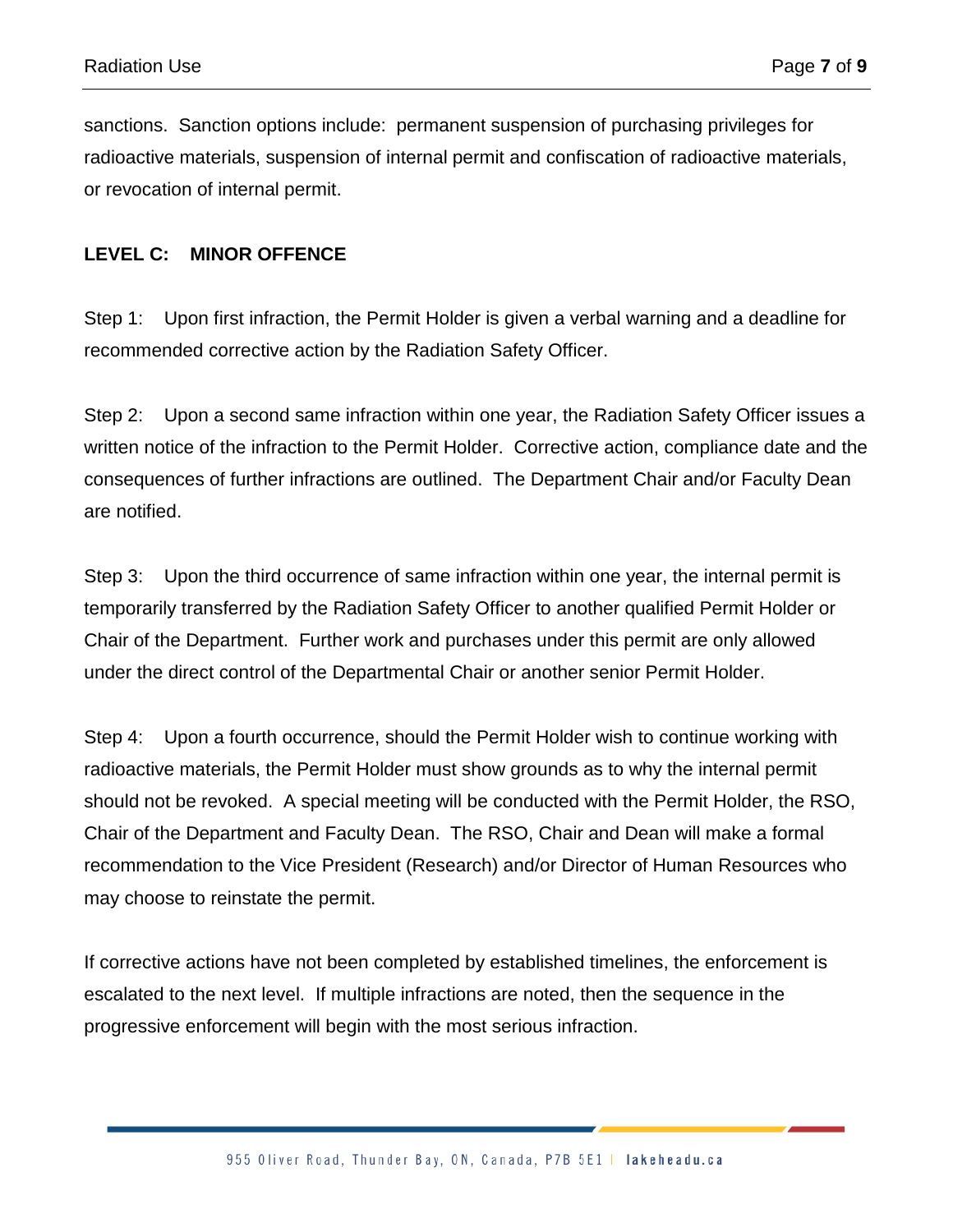The RSO will report findings to the Vice President (Research) and/or the Director of Human Resources in a formal letter detailing the following:

- 1. The issue
- 2. The alleged infraction
- 3. Steps taken to resolve the issue
- 4. Recommendations of the RSO and/or Dean and Department Chair (Level C; Step 4 actions)
- 5. Time period for response to be made.

Should the Vice President (Research) have a conflict of interest, the formal letter will be directed to the University President.

Any issues of non-compliance greater than one year old will not be considered in further actions, provided that they are adequately addressed prior to the deadline.

The Radiation Safety Officer reserves the right to bypass any level in the enforcement policy if a serious violation occurs.

## **APPEALS TO SANCTIONS**

Permit holders may appeal any of the sanctions imposed to the Director of Human Resources and/or the Vice President (Research).

**Review Period:** 2 years; **Date for Next Review:** 2022-2023; **Related Policies and Procedures:** To be determined; **Policy Superseded by this Policy:** None.

The University Secretariat manages the development of policies through an impartial, fair governance process, and in accordance with the Policy Governance Framework. Please contact the University Secretariat for additional information on University policies and procedures and/or if you require this information in another format: